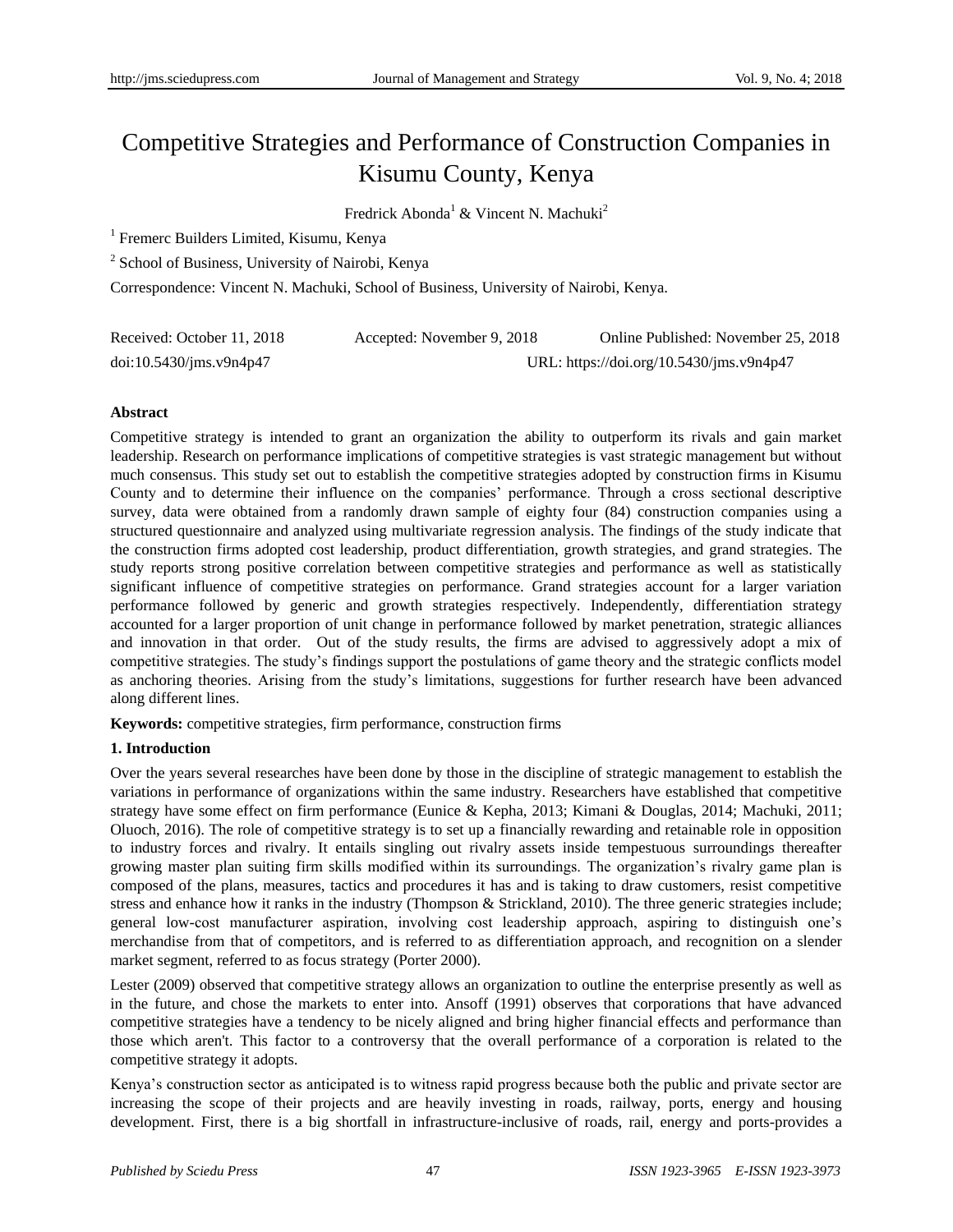tremendous exposition for continued growth in the industry, which accounts for 5% of Kenya's GDP and personnel at least a million people. Second, the souring housing need across the nation is as a result of the rapid increase in population, thus presenting a major opportunity for growth that keeps the private developers rushing to keep up with this demand (Kenya National Bureau of Statistics 2015).

The construction industry in Kisumu County is notably aggressive. There are over two hundred registered construction companies in Kisumu as per the National Construction Authority records (NCA, 2015), and a total of 461construction companies prequalified with the County Government of Kisumu (CGK) in FY2014-2016 to provide construction services and are actively competing in the industry. This number is expected to increase. Other than warding off competition from the resident construction companies, the free to entry market, globalization and the dynamic nature of technology implies that the construction firms are no longer competing in a localized market but a global market.

Globalization has brought competition closer to home and this has brought with it too much pressure on the management of such firms to develop competitive strategies that will enable the firm to achieve effective and efficient operations that will have a positive implication on their performance. Building and construction industry has customarily worked in a pretty reasonable condition for a long time. But, these days the business is confronting drastically competitive opposition in another regulations free condition (Reynolds, 2005).

Competitive strategies adopted by companies in their operations fluctuate broadly in light of the working condition. Kisumu County's construction industry is presumed to be very dynamic and profoundly competitive with the emergence of many new registered resident contractors as well as non-resident contractors. Construction firms in Kisumu County are establishing that fierce rivalry in the sector requires the outline of competitive techniques to guarantee their performance. The capability of a company to command a competitive gain is based at the sustainability of the competitive advantages that they can direct with a specific authority. The business operating condition in the nation has fundamentally transformed resulting in some construction firms opening some branches across borders of county and country and thus growing competition in the industry globally. It is critical that every construction organization has to take into account a way to enter a market and then build and guard its competitive position.

A number of empirical studies (Dess & Davis, 1984; Hawes and Crittendon, 1984) found that business strategy had significant effect on organizational performance of SMEs in Ghana. Despite the fact that, other research (Chan & Wong, 1999; Hlavacka, Ljuba, Viera & Robert, 2001) verified that cost leadership and differentiation techniques are not totally unrelated; they can be merged to get preferred general performance over a solitary technique. Other studies have been done in this line in Kenya, for example Wambugu (2012), studied competitive strategies and performance of NGOs in Nairobi; Oyeila (2011) and Karanja (2010) studied the effect of competitive strategies on commercial banks' performance and noted that strategies adopted contributed to increased networking and customer base; Adhiambo (2009) established that organizations must repackage their products and services, be imaginative and move with innovation for survival in the so powerful and turbulent business environment in her research to determine the influence of competitive position on commercial bank's performance; Obiero (2008) put emphasis on competitive strategies adopted by Kenya's cement manufacturing companies and observed that pricing of products, low cost of materials and proximity to customers were among the key strategies.

The above mentioned studies were done on competitive strategies and their relationship to performance. However, these studies were focused on specific firms which operate in different industries. In general, the studies were meant to determine the connection between various strategies and performance of the companies that adopted them. However, a study to determine the connection between competitive strategies and their influence on the performance targeting construction companies in Kisumu County has probably not been done. Therefore, this study sought to address this gap in knowledge. What is the influence of competitive strategies on performance of construction companies in Kisumu County? To answer this research question, the study sought to establish the competitive strategies adopted by the firms and to determine the influence of the strategies on the performance of the firms.

## **2. Literature Review**

The competitive strategy of companies is anchored in theoretical propositions of game theory (Osborne & Rubinstein, 1994) and strategic conflict model (Shapiro, 1989). Game Theory and Strategic Conflicts Model explain the way organizations are affected by the environment and how they can use the resources that they have to gain competitive advantage. Firms make strategic choices that a manager will observe in each feasible workable state of affairs in an industry to reap a bonus over his firms competitors. In times of uncertainty, Weidinger & Platts (2012) advises that a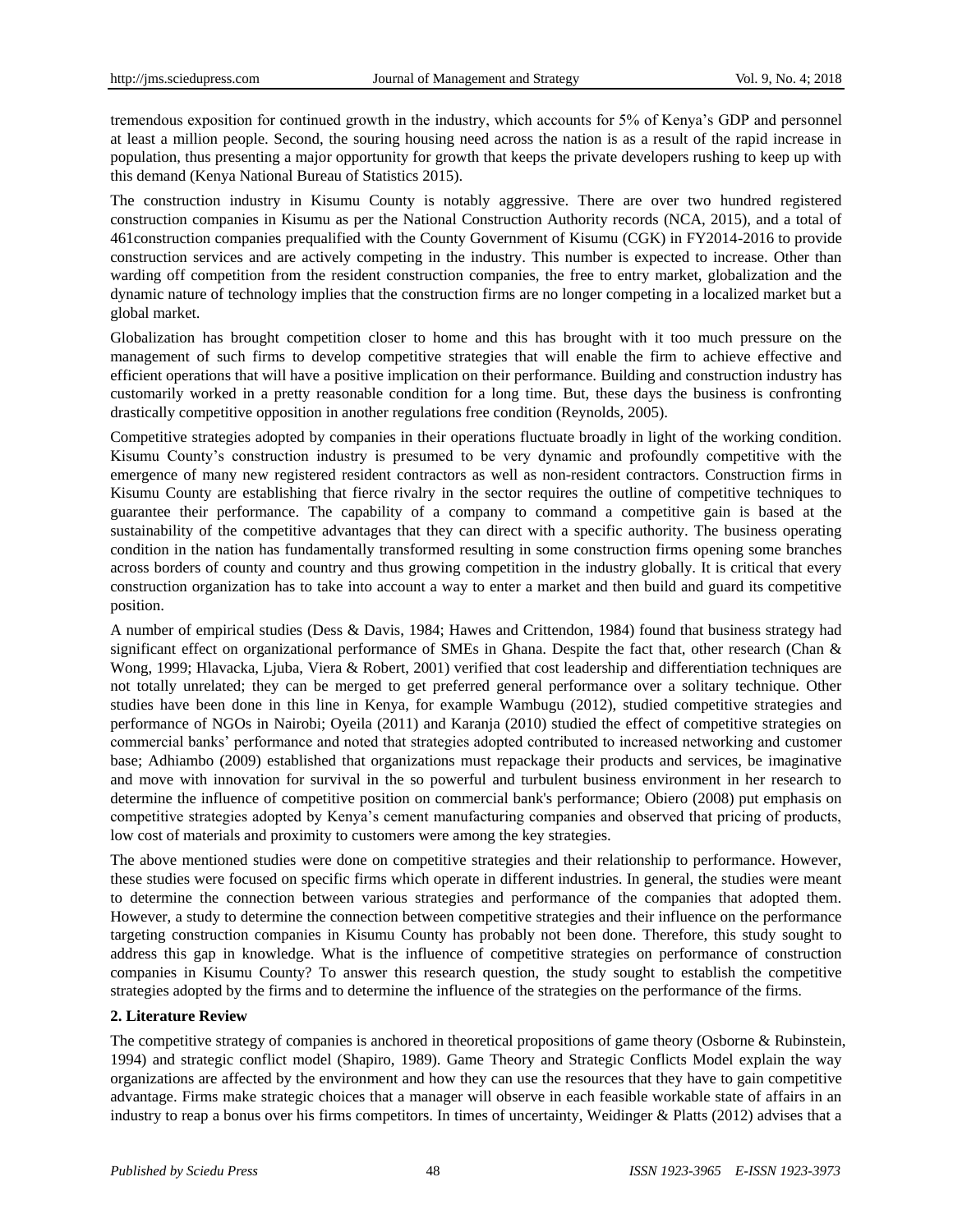set of standards aimed at decision making in situations of competition and conflict referred to as game theory to be used.

The standards of game theory offer a language to formulate structure, examine, and recognize strategic eventualities which play important position in strategic management of corporations. Strategic conduct display that one characteristic of a successful method is unpredictability which indicates the opportunity of a deliberately randomized strategy (Wigner, 2010). A strategic game represents a state of affairs where two or more participants are faced with selections of action, by which each can gain or lose, depending on what others pick out to do or not to do. The final result of a game, therefore, is decided jointly by the techniques chosen by all contributors. Canary & Lakey (2012) said that the results of tactical leadership and decision making, which might all be fundamental for more appropriate organizational performance, do never again calmly exist together. Incongruity is by all accounts the core of this problem and all things considered, a superior comprehension of dispute's impacts on key basic leadership and decision making is required. Substantive friction is normal inside best administration groups as executives' battle with settling on high-stakes decisions under states of equivocalness and vulnerability.

The stature of game theory has soared in the last five decades, and has been of great importance in a number of disciplines of the social sciences (Lim, 1999). The concern first outlined zero-sum games, such that one character's gains are precisely same net losses of the alternative player. Turocy & von Stengel (2001) described game theory as a conventional research of selection-making where a number of participants ought to make alternatives that doubtlessly have an effect on the pursuits of other players.

Game theory applies in lots of studies of competitive scenarios, consequently the problems are known as games and the members are called players. A participant is described by Osborne (2002) as a person or group of individuals making a decision. Camerer et al., (2001) went on to define the assumptions of the game theory as that, all players form beliefs based totally on evaluation of what others would possibly do, pick a pleasant reaction given the ones beliefs, and regulate excellent responses and ideals till they are identical. Camerer et al., (2001) emphasized that those assumptions are once in a while violated, that means that now not every player behaves rationally in tough situations. Osborne & Rubinstein (1994) additionally highlighted that the fundamental assumption that motivates the game theory is that decision-makers are rational and that they act strategically. Osborne & Rubinstein (1994) similarly stated that decision-makers are privy to their options and chooses their action intentionally after some process of optimization.

Strategic conflict evaluation involves analyzing a particular conflict to its causes and viable outcomes offering expert recommendation to policymakers. It's supposed to understand conflict and prevent its outbreaks in the future (Johnson, 1999). Strategic conflict model is one of the rivalry based hypotheses of business methodology. The strategic conflict model augments Porter's generic strategies in that it perceives the capacity an organization needs to control its commercial center condition, as a result enhancing its competitive standpoint. Utilizing a game theoretic foundation, strategic conflict can assist companies perceive and pursue a desired position within their industry. As firms take action, additionally they count on what movement they believe their competitors will take. Shapiro highlighted a number of the potential strategic "movements" such as product standardization (in highly networked industries), strategic control of data (impacting rival organizations' beliefs about market conditions), investment in physical capital, investment in intangible assets (for example R&D), horizontal mergers, and strategic contracting (Shapiro, 1989).

Teece et al., (1997) factor out that the pertinence of making utilization of strategic conflict's gaming standards can be set one of a kind. For instance, an organization that overwhelmingly rules a given industry should not have to be as mindful of opponent company's diversions as an organization in an industry where the competitive benefits are additional inconspicuous or uniformly scattered, likewise strengthening the statute that they need for a technique is pushed through the duration of rivalry.

#### *2.1 Competitive Strategies*

The term strategy is described as scheme, policy, grand design employed in maneuvers, moves, role and stratagem intended to outsmart competition at the same time as fulfilling stakeholders' expectations consistent with the enterprise's scope of commercial enterprise (Mintzberg, 1994). Competitive strategy is subsequently an endeavor to attempt and modify an organization's competency with respect to the rival's in adequate productive manner and furthermore to form activities and choices of administrators and work force in an organized, firm-wide recreation designs (Johnson, 2008).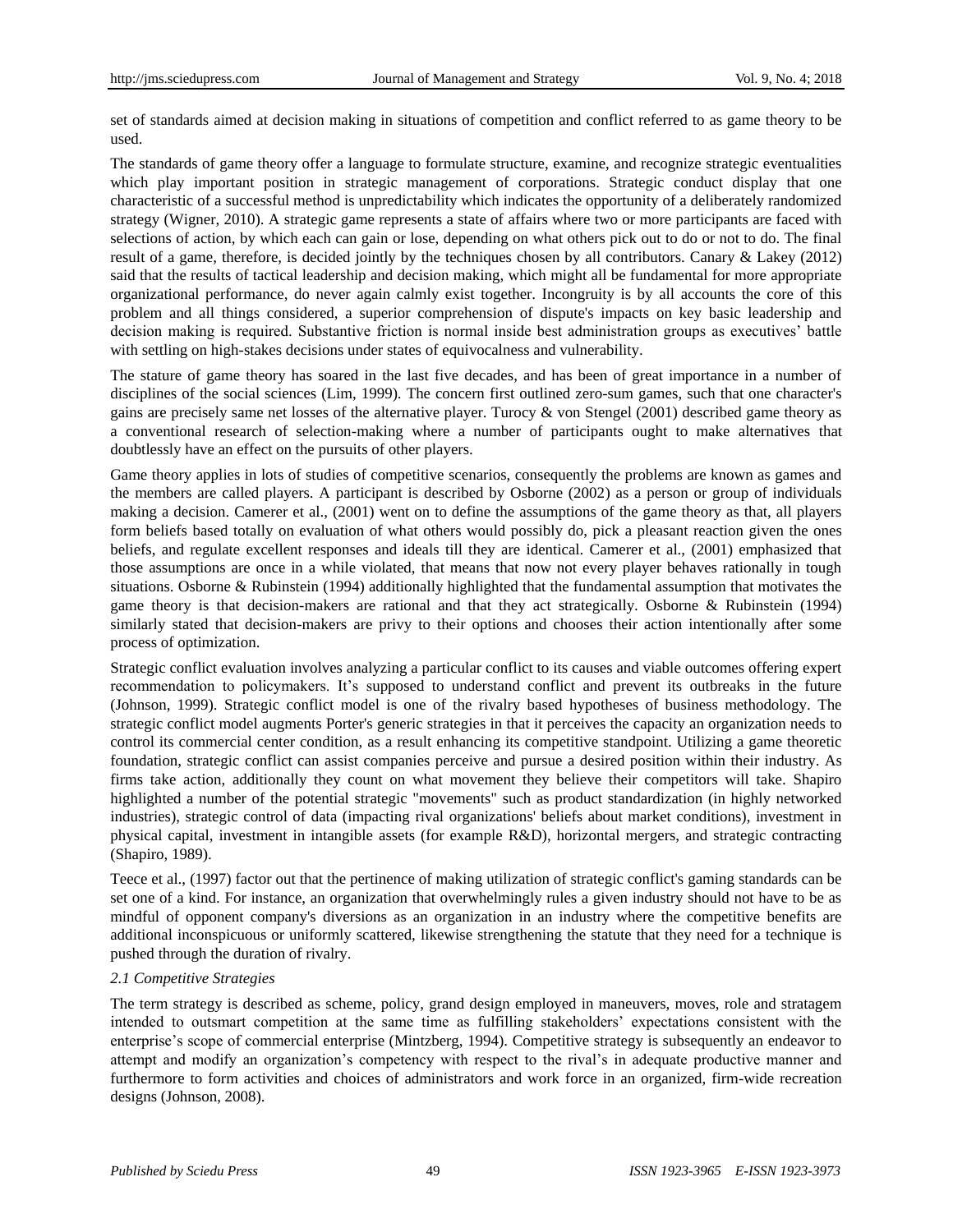Companies require competitive strategies for their survival. This is specially the case if the firm is contending in markets overflowing with alternatives for purchasers. In line with Thompson et al., (2004), a competitive strategy refers to an extended-time period plan of action that an organization devises toward accomplishing a competitive advantage over its competitors after establishing the strengths and weaknesses of the latter and comparing them to its own. There are essential styles of competitive advantage an organization can employ to harvest: low-cost or differentiation. The two major sorts of competitive strategy blended with the extent of exercises for which a firm tries to accomplish them, prompt three well known generic strategies for achieving improved performance in a sector, and include: cost leadership, differentiation, and focus. The focus strategy has two variants, cost focus, and differentiation focus (Porter, 2005).

One of Porter's generic strategies is the cost leadership strategy and is utilized as a part of business methodology (Porter, 2005). Cost leadership strategy depicts an approach to set up the upper hand of a firm over adversaries. In fundamental words, it infers the most decreased business operation cost. It is very often directed by company productiveness, capacity, magnitude, purview and average knowledge, and skill. The low-cost strategy desires to utilize size of production, very much determined range and different economies, for example, a great buying technique, delivering exceptionally institutionalized items, utilizing high innovation among others. A number of organizations pick a vital blend to accomplish market leadership. Cost leadership, predominant customer care, and product leadership constitute the strategic mix.

There are ten cost accelerators that Porter (2005) recognized to decide the cost conduct of different esteem exercises. Consequently, a firm that is seeking after a cost leadership strategy ought to have a high score on the greater part of the ten price drivers. The ten cost drivers recognized by Porter are economies of scale which will show itself through product improvement, big scale advertisement, and scale delicate firm framework, the geographical organization of sales force rather than product line organization, research and development of up to date items or copies and decrease in freight costs. Learning which the second driver is shows itself through work productivity change, item plan adjustment, enhanced planning, yield change and enhanced usage of resources. Additional cost drivers include the design of capacity use, internal and external linkages, sharing of assets and procedures in the organization and its esteem chain, combination of significant worth exercises, activity timing, optional strategies, the area of significant worth exercises and institutional components.

A cost pioneer will acquire better than expected return as argued by Porter, and subsequently it is additionally expected that the organizational performance of the company may ameliorate. As indicated by Allen et al. (2006), a company outlining, creating and advertising its services or products more productively than its rivals is considered to have executed a cost leadership strategy. The strategies to reduce cost procedures over the action cost chain will speak to enhance low cost control. Endeavors to lessen expenses will proliferate through the entire business process from item configuration to the last phase of offering the item. Akan et al., (2006) advises that an organization should work to being a low cost leader by outsource activities that don't contribute towards minimization of cost base to other companies.

Low expenses will allow a firm to offer generally institutionalized items that offer highlights worthy to numerous clients at the most minimal focused cost and such low costs will increase competitive advantage and increment piece of the overall industry share. And thus clarifies that the cost effectiveness picked up in the entire procedure will empower a company to mark up a cost lower than the rival which at last leads in high deals since rival couldn't match such a minimal pricing base. Jassim (2008) clarified that the essential concentration of a low-cost technique is to accomplish low costs in respect to contenders. As per Porter (2005), the key rationale of cost authority demands an organization to occupy the cost pioneer position, not any of the few companies competing for this position.

Differentiation strategy is one of Porter's (2004) generic strategies and includes making an item that is seen as special. According to Jassim (2000), differentiation's essential concentration is making uniqueness with the end goal that the firm's merchandise and services are unmistakably recognized from those of its rivals. Porter (2005) contended that a company makes an incentive for a consumer by either bringing down purchaser cost or raising purchaser execution, by bringing down conveyance, establishment or financing costs, bringing down the required rate of utilization, bringing down direct cost of upkeep or space, incidental costs, danger of item malfunction and bringing down the consumer cost in other esteem exercises. Increasing the purchaser performance incorporates surpassing the purchaser's coveted performance, meeting purchaser's non-monetary objectives and fulfilling their requirements in a superior manner (Porter, 2005). On the off chance that a firm effectively wins a premium cost in surfeit of differentiation cost then its profits will be better than expected to bring about enhanced firm performance.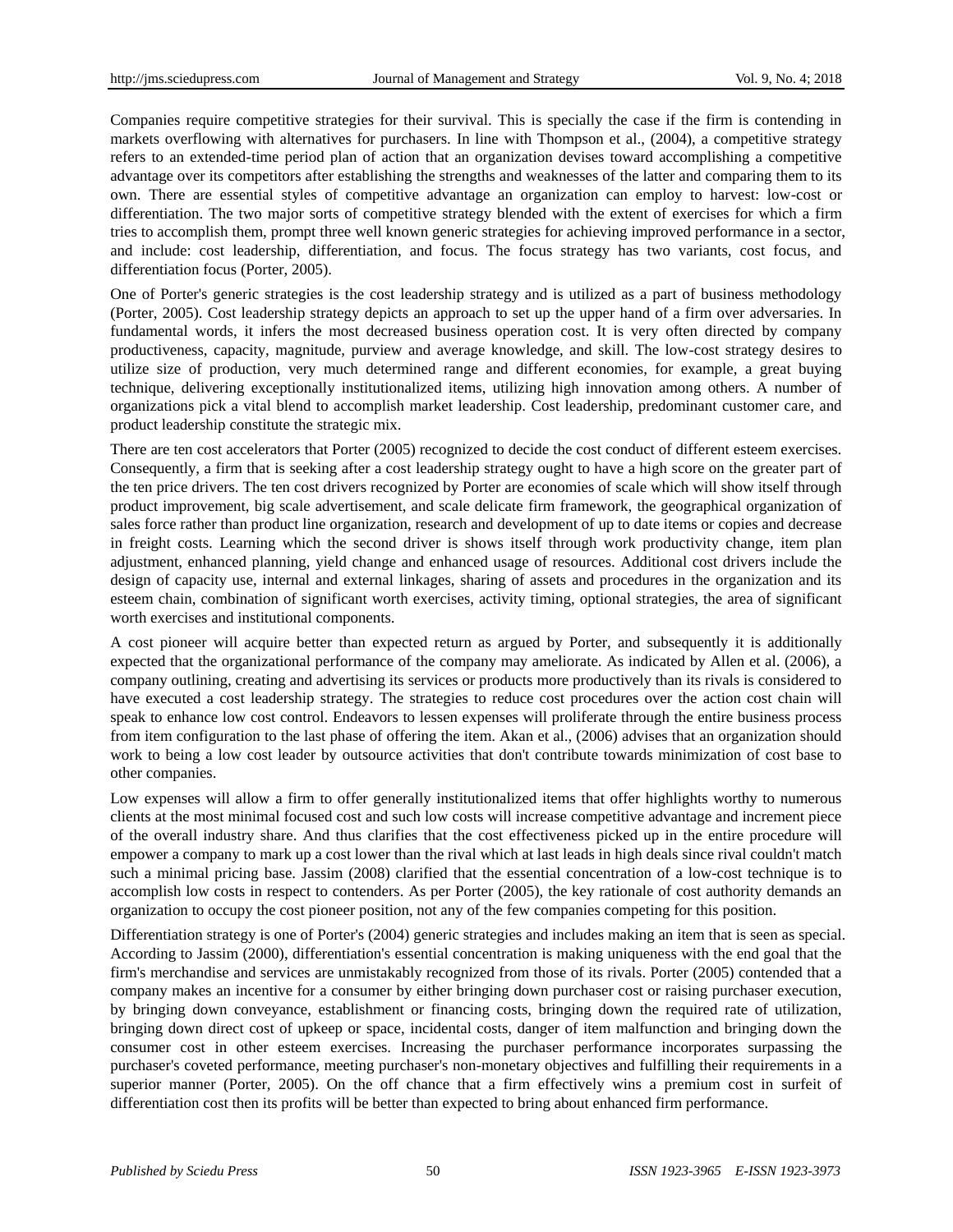Another strategy is the focus strategy which affords an enterprise opportunity to concentrates its exertion on one specific section of the market; gives attention to low cost or differentiation in its objective portion in a constrained competitive latitude and means to end up plainly understood for giving products or services for that division. Focus strategy enables a firm to form a competitive advantage by providing goods or services that satisfy the needs of their specialty customers. A firm has the option to seek after cost leadership strategy or differentiation strategy to suit it to the market segment it has chosen. The focus strategy is known as a restricted strategy on the grounds that the business is concentrating on a limited (particular) portion of the market. Porter (2005) pointed out that the focus strategy has two variations; cost center and differentiation center. Cost center endeavors contrast in cost conduct while on the other hand differentiation center adventures extraordinary requirements of the purchasers in a specific segment. While embracing a narrow focus, the firm in an ideal environment focuses on several objective markets.

A firm in an ideal environment will focuses on several objective markets (additionally referred to as division technique or specialty strategy) if it opts to embrace a narrow focus strategy (Reck et al, 2008). The target market ought to be a well-defined class with particular needs. A choice of offering low costs or differentiated products should depend upon the prerequisites of the chosen portion and the assets and abilities of the company. Strategy specialists have indicated that an organization can better address the needs of a target market if it concentrates its marketing endeavors on maybe a couple narrow market segments and fitting its marketing mix to these particular markets. An organization commonly hopes to pick up a competitive advantage through commodity or service advancement and additionally label promoting as opposed to efficiency. The strategy is most reasonable for generally modest enterprise yet can be utilized by any organization. This strategy is suitable for organizations targeting trade sections that are less susceptible to substitutes or where the rivalry is weakest to gain better than expected rate of return. Subsequently, firm performance is required to ameliorate. Reck et al, (2008) assert that in embracing a wide focus scope, the guideline is the same: the organization should learn the requirements and needs of the mass market, and contend either on value (minimal price) or differentiation (Standard, quality, and label) contingent upon its assets and abilities.

Ansoff (1991) provided a grid that focused on the organization's available and potential stock and markets (clients) to indicate possible growth strategy. Through the means of thinking about methods of progressing through current products and advanced products, and in present trades and advanced trades, there exist four viable product-market mixtures. Ansoff's network provides four one-of-a-kind corporate growth techniques: market penetration - the firm tries to expand with existing merchandise in their present market sections, intending to expand its percentage of the market proportion, market advancement - company looking for increment with the guide of focusing on its present merchandise to new market divisions, merchandise improvement - the organization grows new stock focused to its present market portions and broadening - the company develops methods for enhancing into new ventures by growing new items for product spanking into fresh territories (Ansoff, 1991).

The grand strategy frequently is considered the principal strategy to bring forth simple direction for strategic actions. They may be the premise of composed and supported endeavors coordinated in the direction of accomplishing long term enterprise goals. Pearce et al. (2010) have deliberated about fifteen principal grand strategies that strategists ought to recollect. The 15 principal grand strategies are; joint ventures, vertical integration, concentrated growth, conglomerate diversification, market development, product development, innovation, horizontal integration, concentric diversification, turnaround, divesture, liquidation, bankruptcy, strategic alliances, and consortia (Pearce et al., 2010). Either of Pearce and Robinson's grand strategies might need to fill in as the thought for accomplishing the prevalent long time objective of a solitary organization. Many corporations that are worried with more than one industries, agencies, and product lines, or consumer groups typically integrate several grand strategies.

## *2.2 Organizational Performance*

Performance can be described as component of monetary as well as nonfinancial indicators which provide information on degree of achievement of goals and impacts (Kaplan and Norton, 1993). Organization's central purpose in any business venture is consistent performance since it can only be able to develop and advance through better performance. Therefore, one of the most imperative factors within management studies is organizational performance and is apparently the most pivotal indicator of the competitive technique adopted.

The significance of strategic performance computation has risen significantly in the most recent couple of years. Recreation and performance aligned administration crusaders pushed for improved performance quantification to get more prominent responsibility as well as enhanced firm productivity (Ingraham, 2005). Numerous firms esteem performance measurement and use it as a method for establishing how well they are performing (Van Dooren, 2010).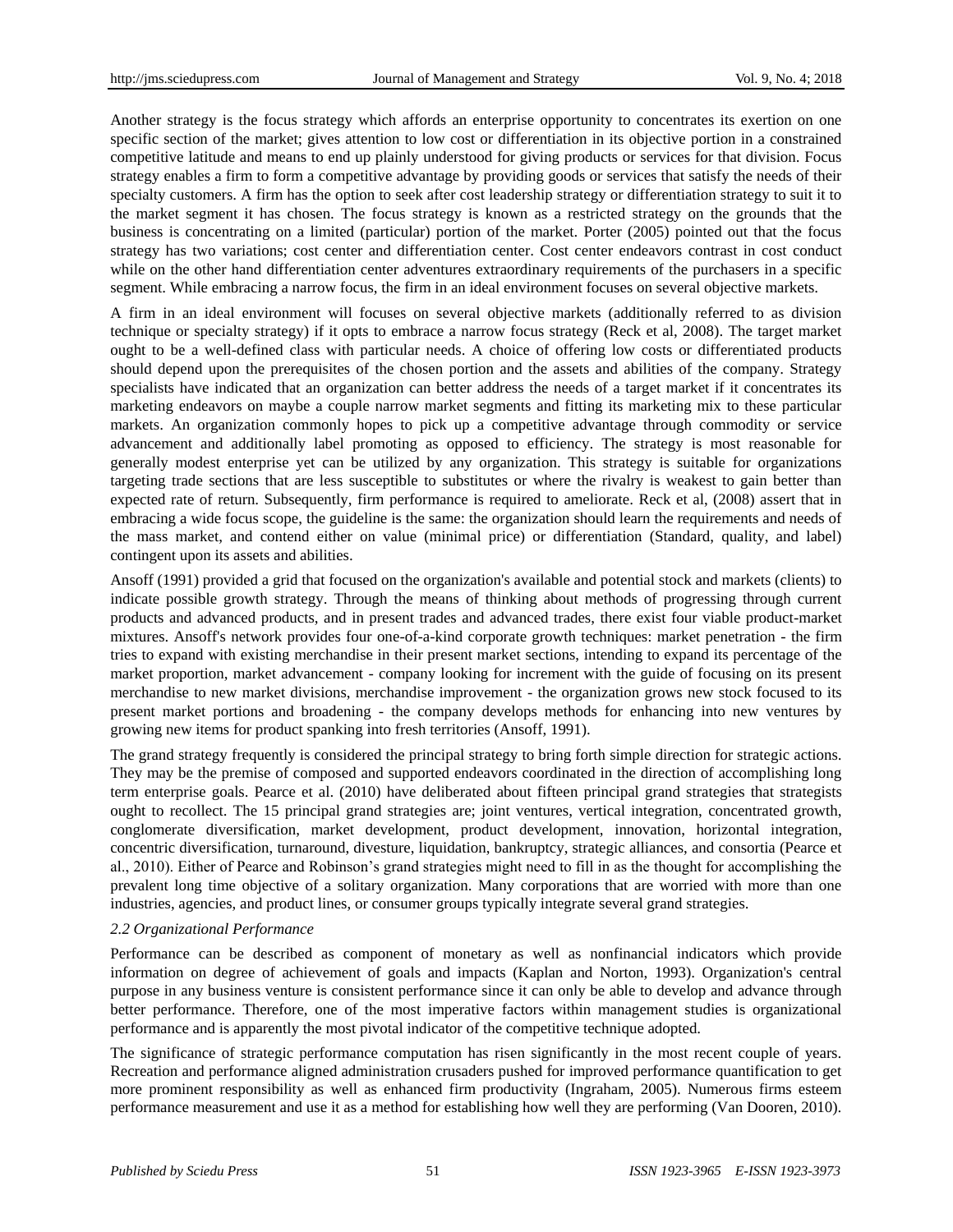Defenders of performance measurement advocate for using a wide range of sorts of measures to illustrate different aspects of performance and give an unbiased and far reaching perspective of an organization's performance.

Organizational performance alludes to the capacity of an organization to achieve such objectives as; production of superior products, commanding huge market share, generation of high profit, legitimate financial outcomes, and survival during turbulent times while employing appropriate strategies for activity (Koontz & Donnell, 2003). Organizational performance additionally can be utilized to see how a company is getting along compared to other organizations it shares the industry with on matters; quality of the product, its percentage share of the market and profit levels. It is an impression of the fecundity of company resources measured in terms of profit, development, sales, and growth of the firm (Johnson et al., 2006).

Organizational performance can be measured holistically using Kaplan and Norton's (2006) sustainability balanced scorecard. The sustainability balanced scorecard offer directors a quick however entire perspective of the business. The Balanced Scorecard is an evaluation framework as well as moreover an administration framework, which enables organizations to elucidate their vision and approach and make an interpretation of them without hesitation (Kaplan & Norton, 2006). The sustainability balanced scorecard provides input round both the inner business procedures and outer results with a view to continually improve vital execution and results. While completely conveyed, the sustainability balanced scorecard changes strategic plan from an instructive exercise into the operational hub of a corporation. The balanced scorecard incorporates both monetary actions that illuminate the after effects of moves officially taken, and operational actions driving subsequent general monetary accomplishments (Kaplan & Norton, 2006).

#### *2.3 Competitive Strategies and Firm Performance*

Previous studies have demonstrated that there might be a strong connection between competitive strategies and the performance of companies. Many study findings that deduced roughly the exceptional correlation between competitive strategies and the performance of organizations (Eunice & Kepha, 2013; Oluoch, 2016; Kimani & Douglas, 2014; Machuki, 2011; Wambugu, 2012).

Several studies have empirically researched the impact of Porter's competitive strategies on the general performance of enterprises. Kalia (2012) studied the competitive strategies adopted by Chinese firms in the construction industry in Kenya and established that they embraced generic strategies, growth strategies and grand strategies to sustain their performance. Eunice and Kepha (2013) researched on the influence competitive strategies had on the performance of Kijabe hospital. They found that performance was greatly influenced by cost leadership strategy followed by product development, market development, focus strategy and least influential strategy was differentiation. Dess and Davis (1984) studied the general performance results of the competitive strategies in the manufacturing SMEs in Ghana. In their study, they found that those organizations can be sorted into four groups construct absolutely in light of the competitive techniques that they embrace: cost leadership, stuck in the center, focus and differentiation. In expressions of financial progress, the four organizations were seen to be remarkably particular from each other. It was noticed that focus category firms experienced the best earnings burgeon, followed by cost leadership, differentiation and stuck in the middle groups. As far as profit for general resources, the performance contrast was not critical among the four firms. While the most elevated return was clear in the cost leadership gathering, the least was apparent in the focus gathering.

Powers and Hahn (2004) studied the effect of competitive strategies on firm performance in the banking industry. The findings of their study showed that banks fall into five categories fundamentally in view of the type of approach they utilized: standard differentiation technique, focus strategy, stuck in the middle, low-cost strategy and client bolster differentiation system. Their findings set up that, ordinary organizations utilizing competitive strategy perform better (in expressions of profit for property) compared to those stuck in the middle. Organizations that adopted cost leadership strategy registered impressively higher performance compared to those stuck in the middle. In any case, other technique firms couldn't increase extensive general performance advantage over the stuck in the middle category.

#### **3. Conceptual Framework**

The conceptual framework depicted in the conceptual model (Figure 1) was applied to guide the study. The independent variables for the study weree three broad competitive strategies namely: generic strategies, growth strategies and grand strategies. Each of them was examined to find out their effects on the organizational performance of the construction companies operating in Kisumu County. The sustainable balanced scorecard perspectives were used to operationalize and measure organizational performance as the dependent variable in the study.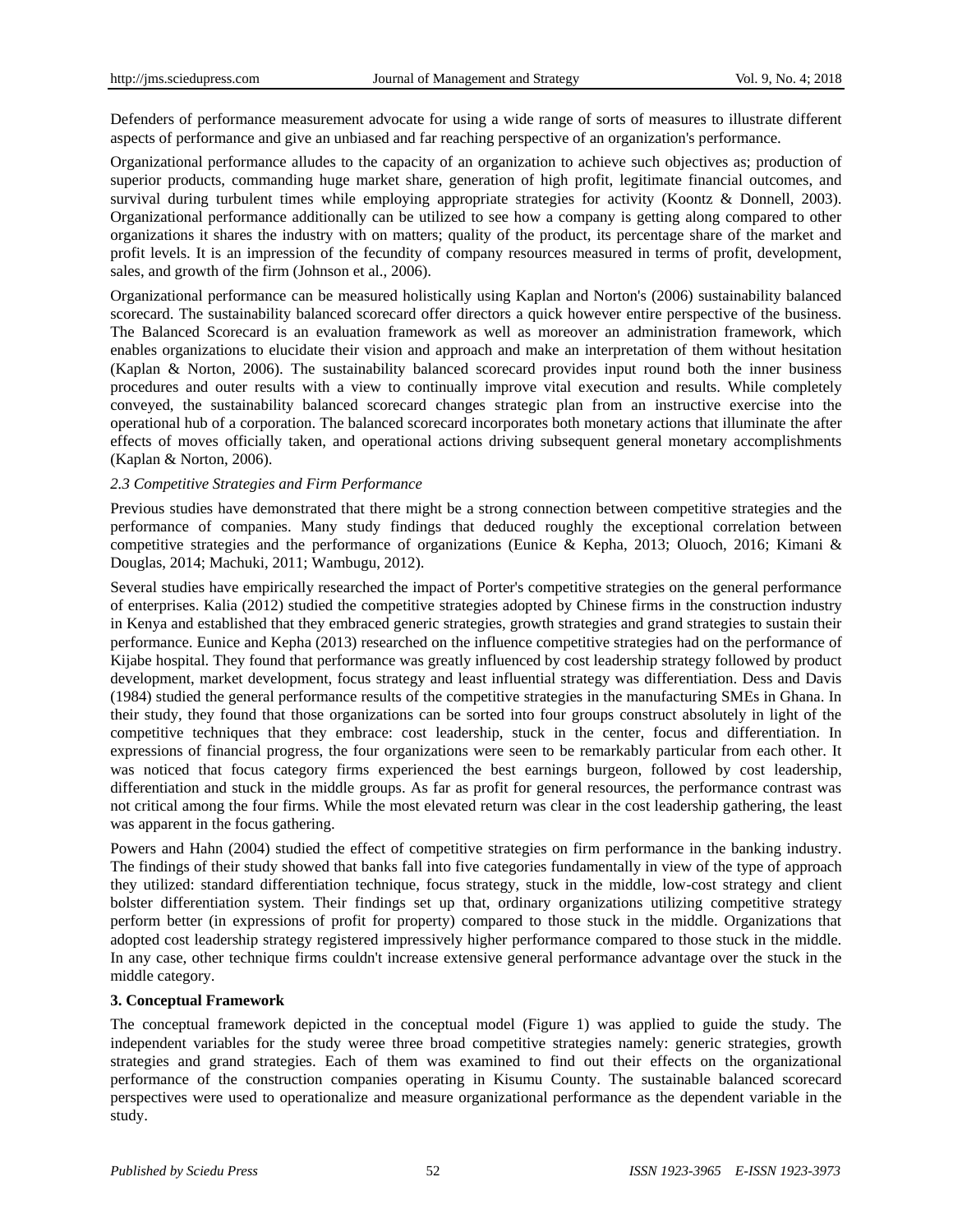

Figure 1. Conceptual Mode

#### **4. Methodology**

#### *4.1 Study Design*

The study used a cross sectional descriptive survey. A cross-sectional study is the simplest variety of descriptive or observational epidemiology that can be conducted on representative samples of a population. The choice is necessitated by the nature of data to be collected, which is cross sectional. Cooper and Emory (1985) contend that the surveys are more efficient and economical than observations. It also allows for comparative analysis in order to obtain rational conclusions.

#### *4.2 Population and Sample Design*

The study population was 200 NCA listed resident construction firms in Kisumu County. To compute the sample size, the researchers utilized a simple formula provided by Yamane (1967). Calculations of sample size using this formula was done with assumptions of 95% confidence level and  $P = 0.5$ .

$$
n = \frac{N}{1 + N(e^2)}
$$

Where;

n is the sample size

N is the population size = 200 NCA registered construction firms in Kisumu County,

e is the level of precision = 5%.

The formula was applied to arrive at the sample size as follows;

$$
n = \frac{200}{1 + 200(0.05^2)} = 134
$$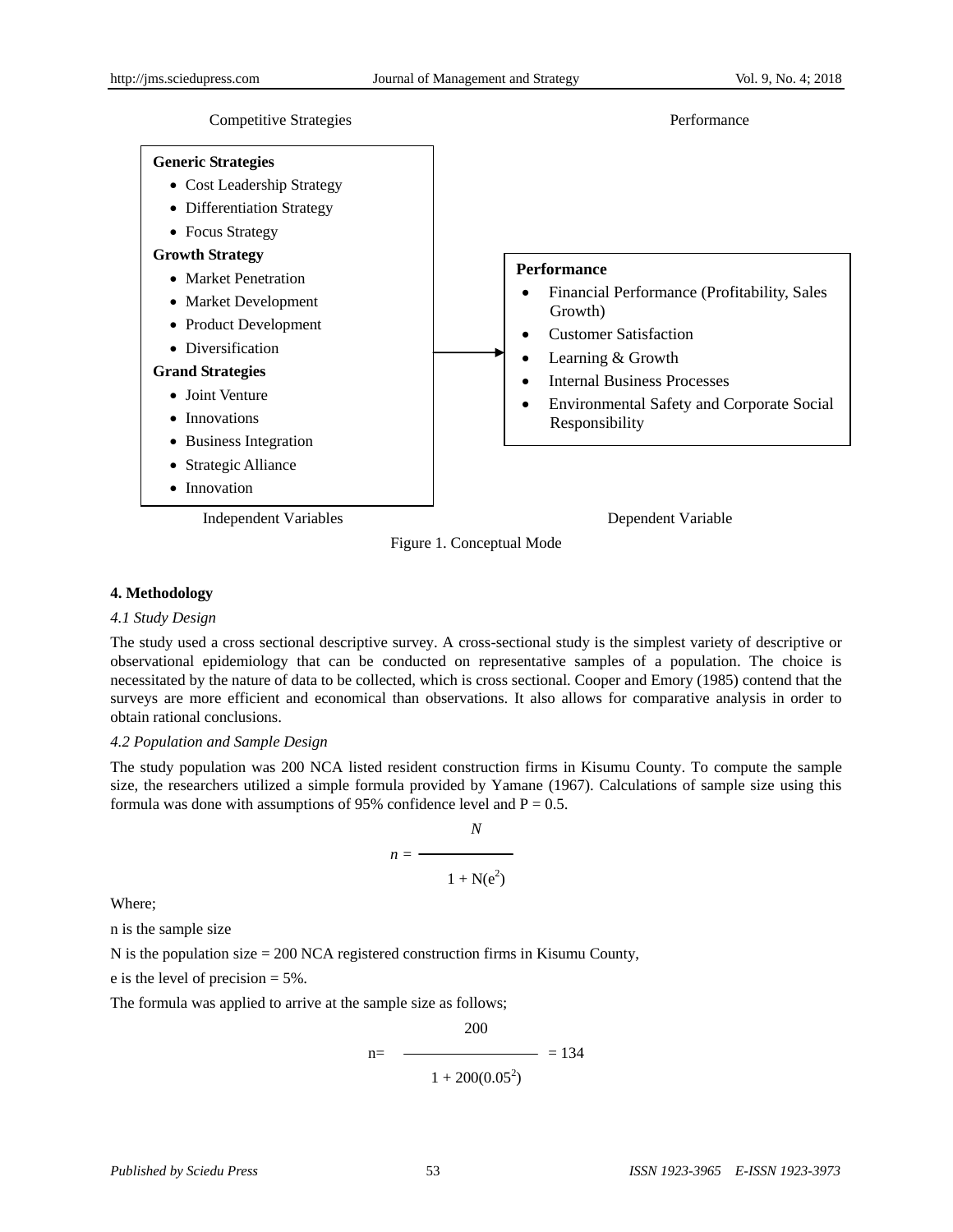## *4.3 Research Instrument and Data Collection*

A structured questionnaire with closed-ended questions was used to collect data for the study. The questionnaire was developed based on the literature and similar past empirical studies with modifications to suit the context of the current study. The questionnaire was administered through mail to the respondents who were top managers in the sampled construction firms.

## *4.4 Data Analysis*

In this study, the objective was to examine the influence of competitive strategies on firm performance. This necessitated the use of multiple correlation analysis to analyze the multivariate relationships. A regression model to guide the analysis was developed and was conducted at 95% level of confidence ( $p \le 0.05$ ).

Performance = f (Generic Strategies + Growth Strategies + Grand Strategies + Error)

$$
y = \beta o + \beta_1 x_1 + \beta_2 x_2 + \beta_3 x_3 + \varepsilon
$$

Where;

*y* is the performance;  $\beta_0$  is the constant;  $\beta_1$  is the coefficient of generic strategies;  $x_1$  is generic strategies;  $\beta_2$  is the

coefficient of growth strategies;  $x_2$  is growth strategies;  $\beta_3$  is the coefficient of grand strategies;  $x_3$  is grand

strategies;  $\epsilon$  is precision error at 95% confidence level.

## **5. Study Response Rate**

The researchers distributed 134 structured questionnaires to the top and/or section managers of each of the sampled firms out of which 84 were filled and returned. This was a 62.7% response rate. This response rate was considered acceptable for this study to warrant statistical analysis. According to Mugenda and Mugenda (2003), in a survey design, the expected response rate is 50%. Machuki (2011) posited that a 43.3% response rate was justified for a study conducted through administering of questionnaires.

#### **6. Findings**

The findings of the study are presented and discussed in the subsequent sections.

## *6.1 Generic Strategies and Performance*

The study carried out the test of the influence of the generic strategies of cost leadership, differentiation and focus on performance. The findings are presented in Table 1.

|                                 | <b>Model Summary</b> |             |                                            |                                                                    |                                          |                              |              |     |                   |  |  |
|---------------------------------|----------------------|-------------|--------------------------------------------|--------------------------------------------------------------------|------------------------------------------|------------------------------|--------------|-----|-------------------|--|--|
| Model                           | R                    | R<br>Square |                                            | R Square the Estimate                                              | Adjusted Std. Error of Change Statistics |                              |              |     |                   |  |  |
|                                 |                      |             |                                            |                                                                    |                                          | R Square Change F Change     | df1          | df2 | Sig. F Change     |  |  |
| 1                               | .938 <sup>a</sup>    | .880        | .877                                       | .21828                                                             | .880                                     | 284.301                      | 3            | 116 | .000              |  |  |
|                                 |                      |             |                                            | a. Predictors: (Constant), Cost leadership, Differentiation, Focus |                                          |                              |              |     |                   |  |  |
| <b>ANOVA</b> <sup>a</sup>       |                      |             |                                            |                                                                    |                                          |                              |              |     |                   |  |  |
| Model                           |                      |             | Sum of Squares                             |                                                                    | Df                                       | Mean Square                  | $_{\rm F}$   |     | Sig.              |  |  |
|                                 | Regression           |             | 40.637                                     |                                                                    | 3                                        | 13.546                       | 284.301      |     | .000 <sup>b</sup> |  |  |
| 1                               | Residual             |             | 5.527                                      |                                                                    | 116                                      | .048                         |              |     |                   |  |  |
|                                 | Total                |             | 46.164                                     |                                                                    | 119                                      |                              |              |     |                   |  |  |
|                                 |                      |             | a. Dependent Variable: Overall Performance |                                                                    |                                          |                              |              |     |                   |  |  |
|                                 |                      |             |                                            | b. Predictors: (Constant), Cost Leadership, Differentiation, Focus |                                          |                              |              |     |                   |  |  |
| <b>Coefficients<sup>a</sup></b> |                      |             |                                            |                                                                    |                                          |                              |              |     |                   |  |  |
| Model                           |                      |             |                                            | <b>Unstandardized Coefficients</b>                                 |                                          | Standardized<br>Coefficients | $\mathbf{f}$ |     | Sig.              |  |  |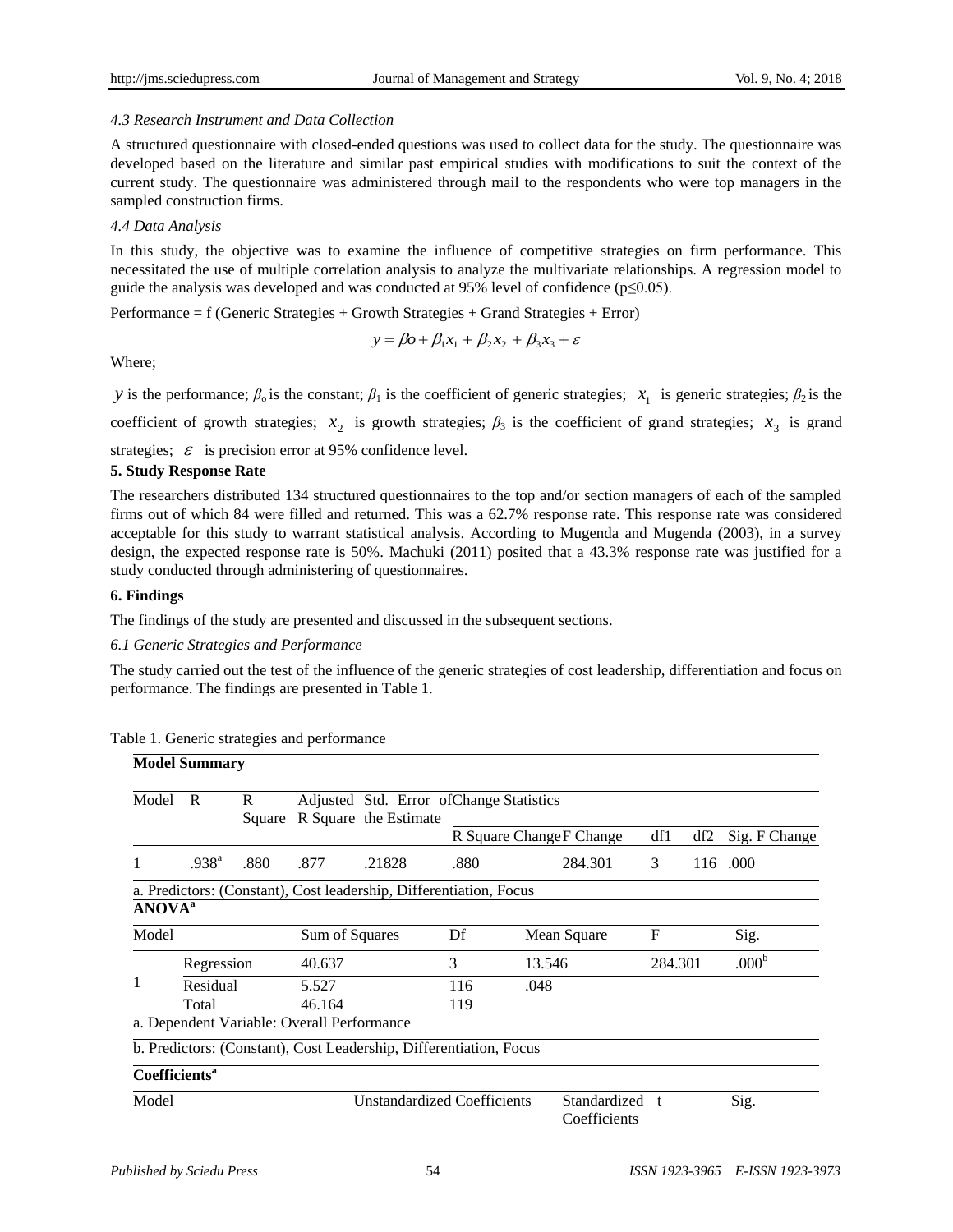|  |                                            |      | Std. Error | Beta |        |      |  |  |
|--|--------------------------------------------|------|------------|------|--------|------|--|--|
|  | (Constant)                                 | .073 | .215       |      | .338   | .736 |  |  |
|  | Cost Leadership                            | 162  | .035       | .192 | 4.686  | .000 |  |  |
|  | Differentiation                            | .600 | .029       | .823 | 20.384 | .000 |  |  |
|  | Focus                                      | .187 | .049       | 125  | 3.786  | .000 |  |  |
|  | a. Dependent Variable: Overall Performance |      |            |      |        |      |  |  |

The results show a strong positive correlation between generic strategies and performance (r=0.938) and statistically significant influence of the strategies on performance ( $r^2$ =0.880; p<0.05). All the strategies have independent influence which is statistically significant  $(p<0.05)$  with differentiation accounting for a higher unit change in performance ( $β=0.823$ ). This can be represented as:

$$
Y = 0.073 + 0.192x_1 + 0.823x_2 + 0.125x_3 + \varepsilon
$$
 (1)

Where Y is the performance;  $x_1$  is the cost leadership strategy,  $x_2$  is the differentiation strategy,  $x_3$  is the focus strategy and  $\mathcal{E}$  is the precision error term.

*6.2 Growth Strategies and Performance*

The study carried out the test of the influence of the growth strategies of market penetration, market development, product development and diversification on performance. The findings are presented in Table 2.

|  |  | Table 2. Growth strategies and performance |
|--|--|--------------------------------------------|
|--|--|--------------------------------------------|

|                           | <b>Model Summary</b> |                            |                                            |                                                                                                         |            |       |              |              |     |                               |
|---------------------------|----------------------|----------------------------|--------------------------------------------|---------------------------------------------------------------------------------------------------------|------------|-------|--------------|--------------|-----|-------------------------------|
| Model                     | R                    | R Square                   |                                            | Adjusted RStd. Error of Change Statistics                                                               |            |       |              |              |     |                               |
|                           |                      |                            | Square                                     | the Estimate R Square Change F Change                                                                   |            |       |              | df1          | df2 | Sig.<br>$\mathbf F$<br>Change |
| 1                         | $.773^{\rm a}$       | .597                       | .583                                       | .40218                                                                                                  | .597       |       | 42.601       | 4            | 115 | .000                          |
|                           |                      |                            |                                            | a. Predictors: (Constant), Diversification, Market Development, Market Penetration, Product Development |            |       |              |              |     |                               |
| <b>ANOVA</b> <sup>a</sup> |                      |                            |                                            |                                                                                                         |            |       |              |              |     |                               |
| Model                     |                      |                            |                                            | Sum of Squares                                                                                          | df         |       | Mean Square  | $\mathbf{F}$ |     | Sig.                          |
|                           | Regression           |                            | 27.563                                     |                                                                                                         | 4          | 6.891 |              | 42.601       |     | .000 <sup>b</sup>             |
| 1                         | Residual             |                            | 18.601                                     |                                                                                                         | 115        | .162  |              |              |     |                               |
|                           | Total<br>46.164      |                            |                                            |                                                                                                         | 119        |       |              |              |     |                               |
|                           |                      |                            | a. Dependent Variable: Overall Performance |                                                                                                         |            |       |              |              |     |                               |
|                           |                      |                            |                                            | b. Predictors: (Constant), Diversification, Market Development, Market Penetration, Product Development |            |       |              |              |     |                               |
| Coefficients <sup>a</sup> |                      |                            |                                            |                                                                                                         |            |       |              |              |     |                               |
| Model                     |                      |                            |                                            | Unstandardized Coefficients Standardized                                                                |            |       | Coefficients | $-t$         |     | Sig.                          |
|                           |                      |                            |                                            | B                                                                                                       | Std. Error |       | Beta         |              |     |                               |
|                           | (Constant)           |                            |                                            | 1.792                                                                                                   | .162       |       |              | 11.042       |     | .000                          |
|                           |                      | <b>Market Penetration</b>  |                                            | .260                                                                                                    | .039       |       | .596         | 6.581        |     | .000                          |
| 1                         |                      | <b>Market Development</b>  |                                            | .194                                                                                                    | .046       |       | .295         | 4.251        |     | .000                          |
|                           |                      | <b>Product Development</b> |                                            | $-.041$                                                                                                 | .035       |       | $-.107$      | $-1.149$     |     | .253                          |
|                           |                      | Diversification            |                                            | .058                                                                                                    | .033       |       | .133         | 1.748        |     | .083                          |
|                           |                      |                            | a. Dependent Variable: Overall Performance |                                                                                                         |            |       |              |              |     |                               |

The results show a fairly strong positive correlation between generic strategies and performance (r=0.773) and statistically significant influence of the strategies on performance ( $r^2$ =0.597; p<0.05). Market penetration and market development strategies have statistically significant independent influence (p<0.05) while product development and diversification strategies have statistically not significant independent influence  $(p>0.05)$  with negative effect from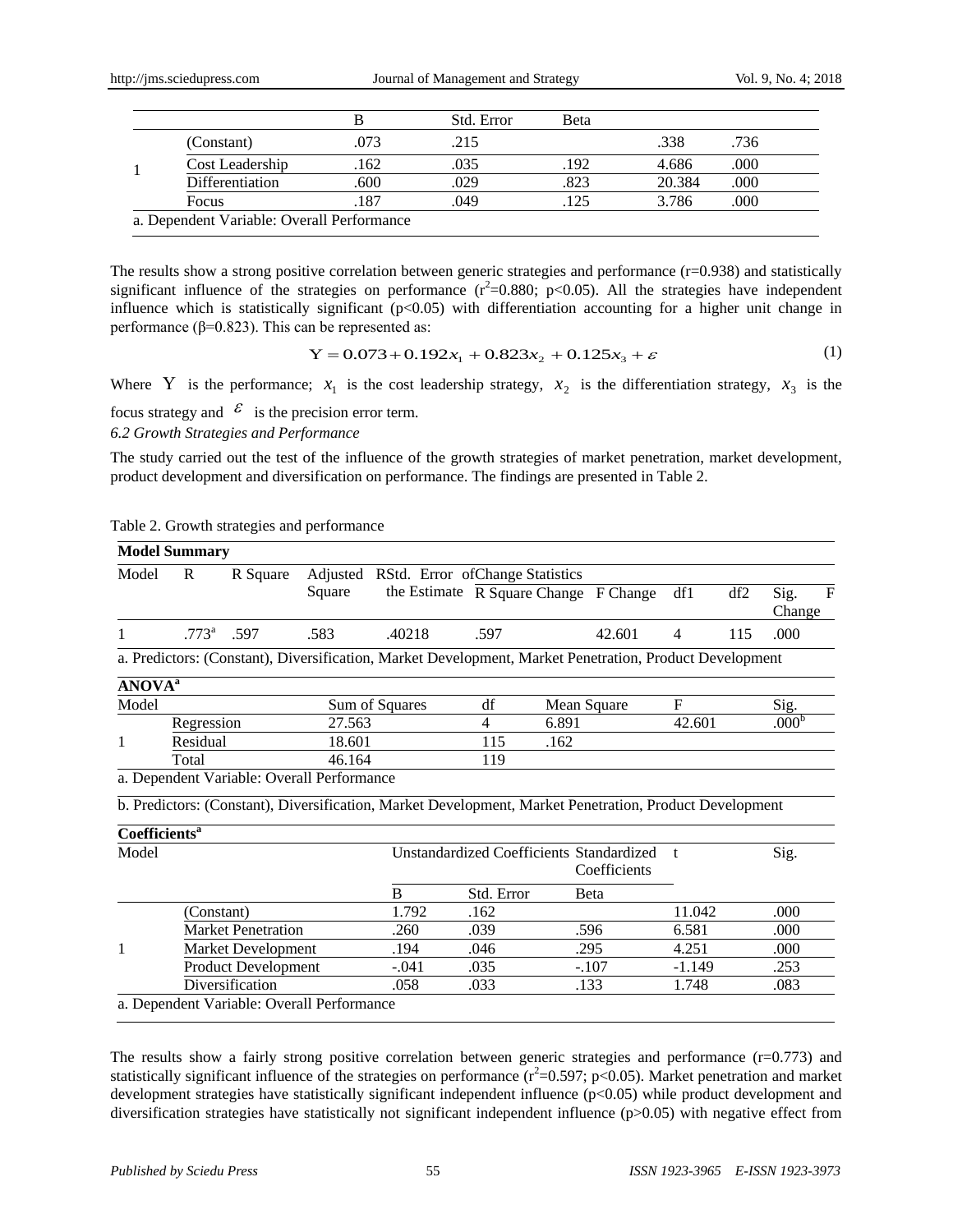product development. Market penetration accounting for a higher unit change in performance ( $\beta$ =0.596). This can be represented as:

$$
Y = 1.792 + 0.596x_1 + 0.295x_2 - 0.107x_3 + 0.133x_4 + \varepsilon
$$
 (2)

Where Y is the performance;  $x_1$  is the market penetration,  $x_2$  is the market development,  $x_3$  is the product

development  $x_4$  is the diversification and  $\epsilon$  is the precision error term. *6.3 Grand Strategies and Performance*

The influence of the grand strategies (joint venture, innovation, strategic alliance, and business integration) was tested on performance. The findings are presented in Table 3.

|                           | <b>Model Summary</b>      |            |                                     |                                            |                       |                                                                                                |             |                |              |          |                   |
|---------------------------|---------------------------|------------|-------------------------------------|--------------------------------------------|-----------------------|------------------------------------------------------------------------------------------------|-------------|----------------|--------------|----------|-------------------|
| Model                     | $\mathsf{R}$              |            |                                     |                                            |                       | R Square Adjusted Std. Error of Change Statistics                                              |             |                |              |          |                   |
|                           |                           |            |                                     |                                            | R Square the Estimate | R Square Change F Change                                                                       |             | df1            | df2          |          | Sig. F Change     |
|                           |                           |            | .992 $^{\rm a}$ .984                | .984                                       | .07980                | .984                                                                                           | 1783.758    | $\overline{4}$ | 115          | .000     |                   |
|                           |                           |            |                                     |                                            |                       | a. Predictors: (Constant), Business Integration, Innovation, Joint Venture, Strategic Alliance |             |                |              |          |                   |
| <b>ANOVA</b> <sup>a</sup> |                           |            |                                     |                                            |                       |                                                                                                |             |                |              |          |                   |
| Model                     |                           |            |                                     |                                            | Sum of Squares        | df                                                                                             | Mean Square |                | $\mathbf{F}$ |          | Sig.              |
|                           | Regression                |            |                                     | 45.432                                     |                       | $\overline{4}$                                                                                 | 11.358      |                |              | 1783.758 | .000 <sup>b</sup> |
| 1                         | Residual                  |            | .732                                |                                            | 115                   | .006                                                                                           |             |                |              |          |                   |
|                           | Total<br>46.164           |            |                                     |                                            | 119                   |                                                                                                |             |                |              |          |                   |
|                           |                           |            |                                     | a. Dependent Variable: Overall Performance |                       |                                                                                                |             |                |              |          |                   |
|                           |                           |            |                                     |                                            |                       | b. Predictors: (Constant), Business Integration, Innovation, Joint Venture, Strategic Alliance |             |                |              |          |                   |
|                           | Coefficients <sup>a</sup> |            |                                     |                                            |                       |                                                                                                |             |                |              |          |                   |
| Model                     |                           |            |                                     |                                            |                       | <b>Unstandardized Coefficients Standardized</b>                                                |             | Coefficients   |              |          | Sig.              |
|                           |                           |            |                                     |                                            | B                     | Std. Error                                                                                     | Beta        |                |              |          |                   |
|                           |                           | (Constant) |                                     |                                            | 1.169                 | .049                                                                                           |             |                |              | 23.733   | .000              |
|                           |                           |            | Joint Venture                       |                                            | .096                  | .010                                                                                           | .192        |                |              | 9.411    | .000              |
| 1                         |                           | Innovation |                                     |                                            | .322                  | .014                                                                                           | .433        |                |              | 23.384   | .000              |
|                           |                           |            | Strategic Alliance                  |                                            | .272                  | .018                                                                                           | .544        |                | 15.342       | .000     |                   |
|                           |                           |            | <b>Business Integration</b><br>.030 |                                            |                       | .017                                                                                           | .060        | 1.755          |              | .082     |                   |
|                           |                           |            |                                     | a. Dependent Variable: Overall Performance |                       |                                                                                                |             |                |              |          |                   |

Table 2. Grand strategies and performance

The results show a strong positive correlation between grand strategies and performance  $(r=0.992)$  and statistically significant influence of the strategies on performance  $(r^2=0.984; p<0.05)$ . Joint venture, innovation and strategic alliance strategies have statistically significant independent influence (p<0.05) while business integration strategy has statistically not significant independent influence (p>0.05). Strategic alliance account for a higher unit change in performance ( $β=0.544$ ). This can be represented as:

$$
Y = 1.169 + 0.192x_1 + 0.433x_2 + 0.544x_3 + 0.060x_4 + \varepsilon
$$
\n(3)

Where Y is the performance;  $x_1$  is the joint venture,  $x_2$  is the innovation,  $x_3$  is the strategic alliance  $x_4$  is the business integration and  $\epsilon$  is the precision error at 95% confidence level.

*6.4 Competitive Strategies and Overall Performance*

The combined influence of generic, growth, and grand strategies on performance was tested and the results are presented in Table 4.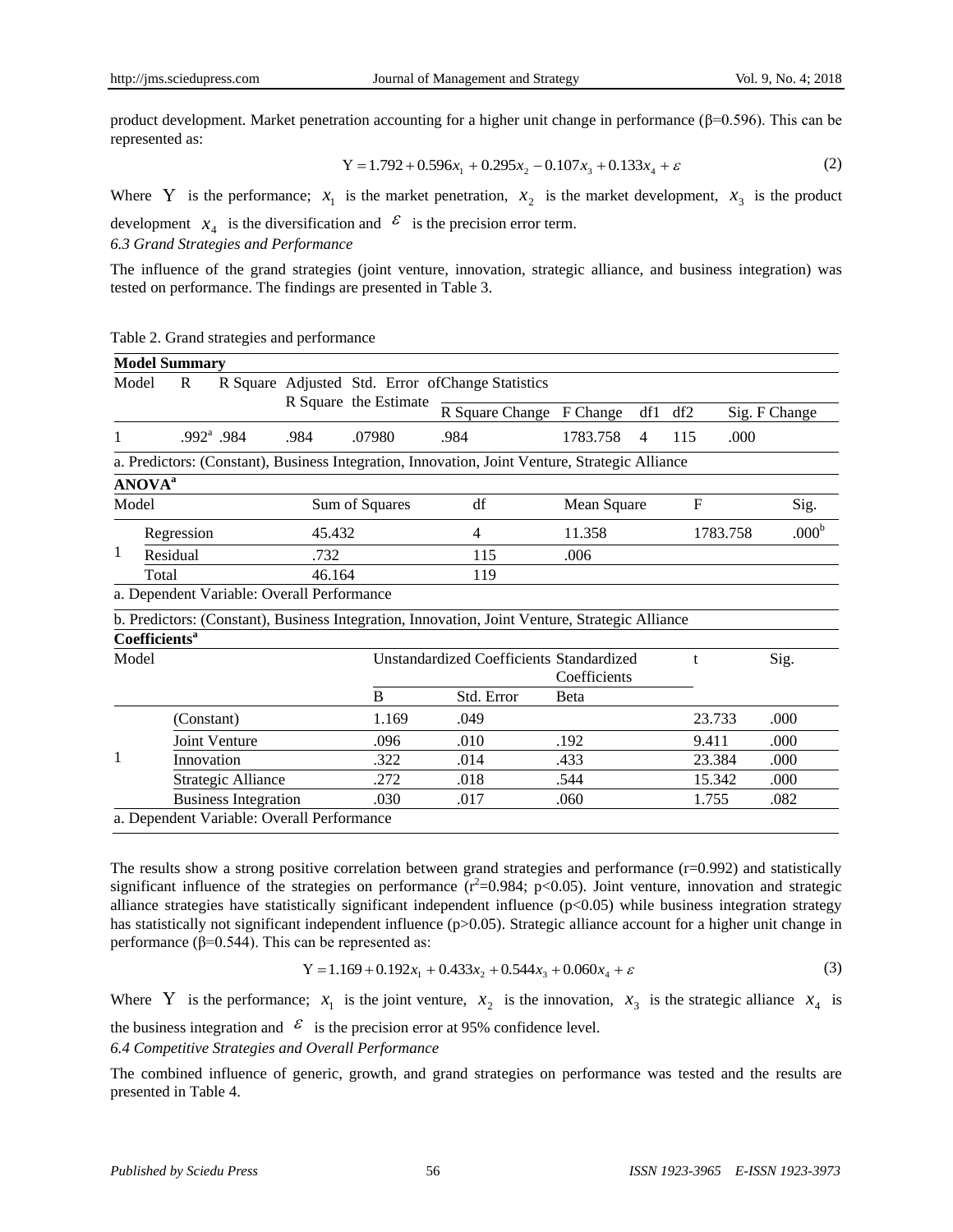|                           | <b>Model Summary</b> |                                            |        |                       |                                                                                    |              |   |          |        |                   |
|---------------------------|----------------------|--------------------------------------------|--------|-----------------------|------------------------------------------------------------------------------------|--------------|---|----------|--------|-------------------|
| Model R                   |                      |                                            |        |                       | R Square Adjusted Std. Error of Change Statistics                                  |              |   |          |        |                   |
|                           |                      |                                            |        | R Square the Estimate | R Square Change F Change                                                           |              |   | df1 df2  |        | Sig. F Change     |
| 1                         | $.988^{\rm a}$       | .976                                       | .975   | .09782                | .976                                                                               | 1569.463     | 3 | 116      | .000   |                   |
|                           |                      |                                            |        |                       | a. Predictors: (Constant), Generic Strategies, Growth Strategies, Grand Strategies |              |   |          |        |                   |
| <b>ANOVA</b> <sup>a</sup> |                      |                                            |        |                       |                                                                                    |              |   |          |        |                   |
| Model                     |                      |                                            |        | Sum of Squares        | df                                                                                 | Mean Square  |   | F        |        | Sig.              |
|                           |                      | Regression                                 |        | 45.054                | 3                                                                                  | 15.018       |   | 1569.463 |        | .000 <sup>b</sup> |
| 1                         | Residual             |                                            | 1.110  |                       | 116                                                                                | .010         |   |          |        |                   |
|                           | Total                |                                            | 46.164 |                       | 119                                                                                |              |   |          |        |                   |
|                           |                      | a. Dependent Variable: Overall Performance |        |                       |                                                                                    |              |   |          |        |                   |
|                           |                      |                                            |        |                       | b. Predictors: (Constant), Generic Strategies, Growth Strategies, Grand Strategies |              |   |          |        |                   |
| Coefficients <sup>a</sup> |                      |                                            |        |                       |                                                                                    |              |   |          |        |                   |
| Model                     |                      |                                            |        |                       | <b>Unstandardized Coefficients</b>                                                 | Standardized |   | T        |        | Sig.              |
|                           |                      |                                            |        |                       |                                                                                    | Coefficients |   |          |        |                   |
|                           |                      |                                            |        | <sub>B</sub>          | Std. Error                                                                         | Beta         |   |          |        |                   |
|                           | (Constant)           |                                            |        | .459                  | .082                                                                               |              |   | 5.585    |        | .000              |
| 1                         |                      | Generic Strategies                         |        | .488                  | .031                                                                               | .366         |   |          | 15.530 | .000              |
|                           |                      | <b>Growth Strategies</b>                   |        | $-.033$               | .013                                                                               | $-.058$      |   | $-2.416$ |        | .017              |
|                           |                      | <b>Grand Strategies</b>                    |        | .475                  | .021                                                                               | .718         |   | 22.405   |        | .000              |
|                           |                      | a. Dependent Variable: Overall Performance |        |                       |                                                                                    |              |   |          |        |                   |

#### Table 3. Competitive strategies and performance

The results show a strong positive correlation between competitive strategies and performance (r=0.988) and statistically significant influence of the strategies on performance ( $r^2$ =0.976; p<0.05). All competitive strategies have statistically significant independent influence (p<0.05) with growth strategies reporting negative influence and grand strategies accounting for a higher unit change in performance  $(\beta=0.718)$ . This can be represented as:

$$
Y = 0.459 + 0.366x_1 - 0.058x_2 + 0.718x_3 + \varepsilon
$$
\n<sup>(4)</sup>

Where Y is the performance;  $x_1$  is the generic strategies,  $x_2$  is the growth strategies,  $x_3$  is the grand strategies and  $\mathcal{E}$  is the precision error term.

## **7. Discussion of Findings**

The study sought to determine the influence of competitive strategies on performance of construction companies in Kisumu County. The study established that the construction companies adopted all the categories of competitive strategies used in the study. These are generic strategies (cost leadership, differentiation, and focus strategies); growth strategies (market penetration, market development, product development, and diversification) and grand strategies (joint venture, innovations, strategic alliance, and business integration).

The study findings indicate that generic competitive strategies if adopted alone will account for 88% variation in firm performance; growth strategies will account for 59.7% and grand strategies account for 98.4%. These findings are similar to other previous study carried out by Kalia (2012) which established that the three broad competitive strategies (generic, growth and grand) had varying levels of influence on firm performance if adopted independently.

The findings of the research established that 97.6% of the change in performance of the construction companies is explained by the combined of the competitive strategies. Grand strategies had the greatest contribution to unit change in performance of the construction firms followed by generic strategies. Growth strategies report negative contribution to performance. Overall, competitive strategies reported statistically significant influence on the performance of the construction companies (p<0.05). The findings are consistent with the findings of Machuki (2011) that established that competitive strategies is a major factor that plays a vital part in deciding firm performance.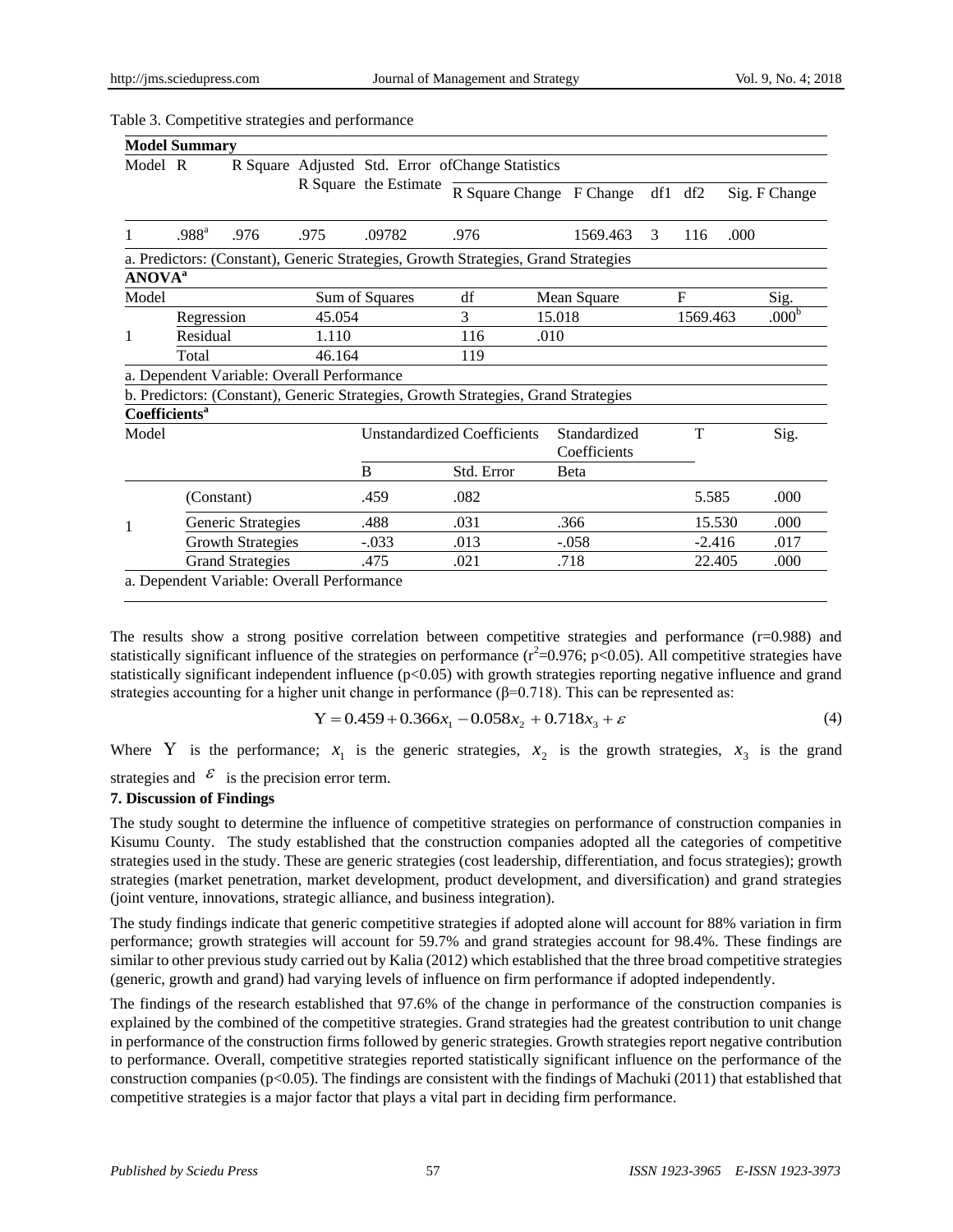This study established that cost leadership strategy has influence on performance of construction companies. The findings are consistent with other previous study done by Brooks (1993) that established that a cost leadership strategy is intended to create low-cost products as compared to the competitors by putting more emphasis on cost-effective output. The study concluded that the companies were consistent with low-cost strategy features, which includes: company pricing its products lower than its rivals; the company buying in bulk to reduce cost; the company is very strict on wastage of materials; the company outsourcing some functions which are not core to reduce costs; the company employing new technology to reduce costs; the company cutting costs on overheads such as human resource to reduce costs. These findings are in agreement with a previous study done by Brooks (1993) that found out that a company can establish a superior cost advantage over its enemies and gain large market share or earn higher profit margin.

The study also revealed that performance of construction firms is influenced by differentiation strategy. This concurs with a past research that found out that differentiation is a showcasing procedure utilized by a firm to build up solid character in a particular market; additionally referred to as segmentation strategy (David, 2000). This is principally through features such as the company is packaging same service or product in different ways to target different markets; the company is employing company branding to differentiate itself and products from other competitors; the company is laying emphasis on improving quality and producing high end products; the company is providing budget for research and development; the company has well trained staff and the company has ability to handle customer complaints adequately. This contention is in agreement with Porter (2008) who argued that differentiation is seen to include formation of unique products or services. The findings are in agreement with McCracken, (2002) verdict that the critical tactic in formulating a differentiation strategy is to figure out what makes an organization not the same as a competitor's. If this strategy is to be successful, then the unique features should provide the customer with superior values. The unrivaled product as seen by the customer leads to reduced price elasticity of demand as the customer tend to be more loyal to the brand, hence providing a considerable level of insulation from competition.

The study further established that focus strategy has influence on the performance of construction companies through aspects such as the company is laying emphasis on county government projects; the company focuses on roads projects; the company is targeting building projects; the company focuses on projects from private developers; and the company focuses on national government projects. The study findings are in agreement with previous studies that equally observed that successful focus strategy gives the seller a competitive edge over its rivals since most buyers view the products/services as superior and unique (Stone, 1995). The findings are in agreement with other findings that have argued that a firm can pick to concentrate on a specific product or service range, topographical zone or select client group. The focus strategy endeavors to take care of the requirements of a specific market segment, regardless of whether based on differentiation or low-cost.

The research also established that performance of construction firms in Kisumu County is influenced by growth strategies. This is highlighted by Porter (2008) who argues that companies grow new products focused on its current trade sections and by expanding rapidly into new ventures by growing modern products for modern markets. And is accomplished by the following features; the company is expanding and opening branches in other regions; the company is working to enhance its deals in the market; the company is working towards being a "Design Build" firm; the company is also supplying of construction materials; and the company is venturing in the real estate industry. The findings compliment a past report that contends that the process of a company enlarging or varying its range of products or field of operations is the most unsafe of the growth strategies as it needs both resource and trade improvement and might be one of the company's core abilities (Barney 2002).

The study further revealed that grand strategy has influence on performance of construction companies in Kisumu County. The research revealed that partnerships and alliances increased the synergies of the two organizations and if the arrangements are done carefully both organizations can benefit immensely. This is through aspects such as the company participates in joint venture bidding & works; the company readily adopts new building technologies; the company works with other firms in strategic alliances; and the company embraces business integration with other firms.

The discoveries in this investigation additionally agreed with the earlier discoveries of Wambugu (2012) whose research found that non-financial performance was to a larger extent affected by the strategy adopted though this was in a non-competitive environment. On financial performance, findings from earlier studies by Adhiambo (2009) and Obiero (2008) were confirmed after the research found out that different competitive strategies determined the performance of firms. An earlier study by Eunice & Kepha (2013) examined the influence of competitive strategies on the performance of Kijabe Mission hospital. Their findings established that cost leadership strategy,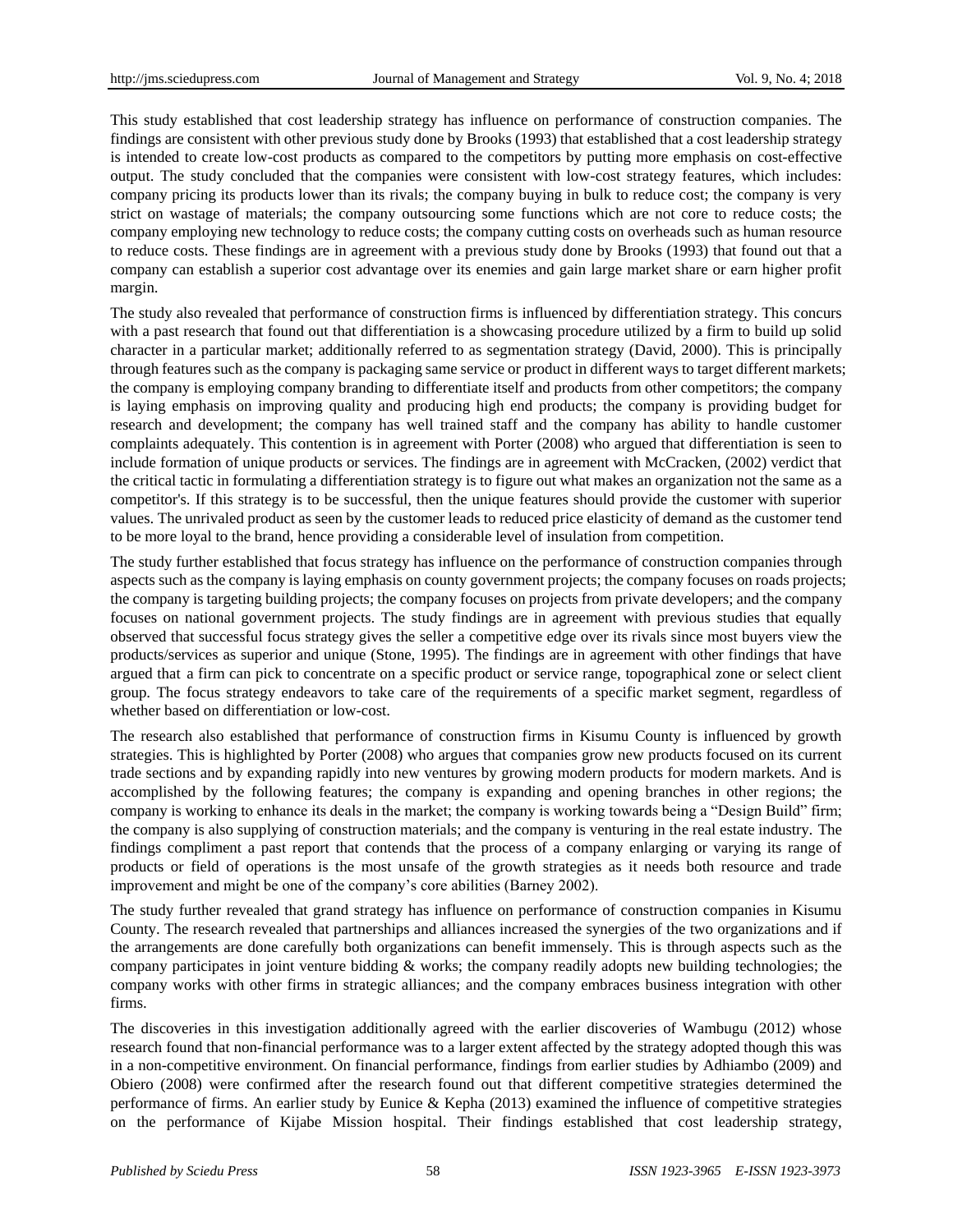differentiation strategy, focus strategy and growth strategy have a significant effect on the performance of an organization and corroborates the findings of this study. A study by Kimani & Douglas (2014) sought to find out the influence of competitive strategies on performance of farmers cooperatives in Butere Sub-County and established that cost leadership strategy had significant effect and was widely used, as well as focus strategy which also had a positive impact. They also observed that the farmers were not keen on differentiation strategy but noted it was a powerful tool that farmers could utilize to improve their performance, basically agreeing with the findings of this study.

## **8. Conclusion**

From the study findings, a conclusion can be drawn along various dimensions. First, it can be concluded that construction companies in Kisumu County, Kenya adopt a mix of various competitive strategies that seek to enhance their performance. The strategies are broadly categorized as generic, growth, and grand competitive strategies as espoused by Porter (2008), Ansoff (1991) and Pearce and Robinson (1997).

Overall, all the categories of competitive strategies reported a strong positive correlation with performance. While all the categories of competitive strategies were found to have statistically significant influence on performance of construction companies in Kisumu County, the grand strategies accounted for a higher proportion of unit change in performance followed by generic strategies. The growth strategies had a negative contribution towards performance.

Independently, differentiation strategy accounted for a higher proportion of unit change in performance followed by market penetration strategy, strategic alliance and innovation in that order. This is in spite of the negative contribution by growth strategies' negative contribution to performance. This paves way for a conclusion that pursuing the competitive strategies simultaneously may have different implications on performance as compared with pursuing each competitive strategy independently. From the discussion of findings, it can be concluded that the results of this study have found support in both theory and extant empirical literature.

## **9. Implications for Theory, Policy and Practice**

Both independent and combined influence of the studied competitive strategies reported statistically significant influence on performance. The research gives confirmation of the significant part that the management and competitive strategies of a company renders in deciding firm performance. It in this manner gives some credence to the game theory and strategic conflicts model whose real accentuation is on how ownership of key assets, plans, maneuvers and abilities empowers a company to pick up and maintain a competitive advantage.

On the policy front, the study implies that policy makers and the management of the construction companies in Kisumu County should adopt a mix of the competitive strategies since they have positive influence on performance of the companies. The management of construction companies should be ready to respond to the five elementary competitive forces that drive industry rivalry which incorporates risk of new participants; danger of substitute items; bargaining power of suppliers; bargaining power of buyers and rivalry among current competitors.

## **10. Limitations and Suggestions for Further Research**

The study findings ought to be deciphered and comprehended inside the bounds of natural constraints. In the first place, this research did not accomplish 100% response rate. This is a result of high rate of non-response occasioned by hesitance of the respondents to return back the survey questions. Combined with constrained time and assets, endeavors of getting more reactions were incredibly impeded. In this manner, the accuracy of the outcomes could have been enhanced if more information were gotten for investigation. A similar study can be undertaken to target a response rate that is close to or 100%.

Secondly, the research findings precision was also constrained to the degree to which the respondents were straightforward in responding to the questionnaires. Given the delicate nature of information gathered, there may have been probability of noting inquiries in certain way in order to abstain from giving away pivotal and private competitive trade innovations and secrets. This was despite assurance with the introduction letter that the study information would be used for academic purposes only and in a confidential manner. A study that's designed to obtain purely secondary objective data will definitely yield plausible results.

Thirdly, the research prevalently used regression in testing the influence of competitive strategies on performance. The decision was arrived at with presumption that the relation was direct or linear in nature. There is a probability that the connections between and among the variables is non-linear and along these lines testing their connections utilizing nonlinear regression models is probably going to result into distinctive outcomes.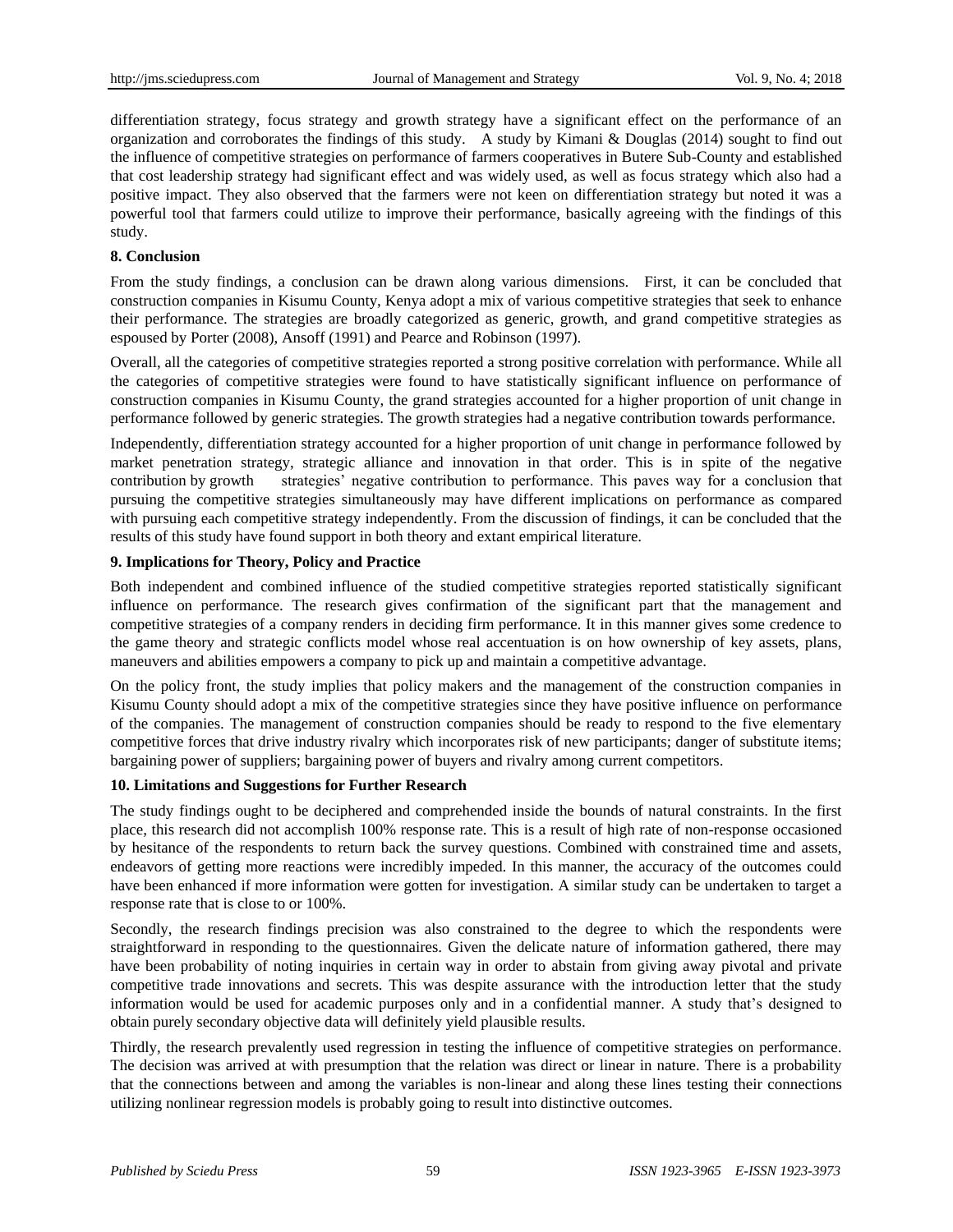Lastly, the study was limited in scope since it covered Kisumu County resident construction companies, as such the recommendations of this study may only be applicable to a different industry or company at a minimal extent. The study was also limited to certain strategies whereas there are many more strategies which firms can adopt to remain competitive. A replicative study in other contexts is likely to yield results that can validate and/or invalidate the current study's findings.

#### **References**

- Adhiambo, O. S. (2009). *Competitive positioning and performance of commercial banks in Kenya.* School of Business, University of Nairobi, Kenya.
- Akan, J. J., Hofer, C. W., & Boulton, W. R. (2006). Toward a system for classifying business strategies. *Academy of Management Review.*
- Allen, R., Helms, M., Takada, M., & White, C. (2006, January/February). Rewards and organizational performance in Japan and the United States: a comparison. *Compensation & Benefits Review*, *7*(14).
- Ansoff, H. I. (1991). Critique of Mintzberg Henry. *The Design School-Reconsidering the Basic Academy of Annual Best Meetings Proceedings.*
- Barney, J. B. (2002). Gaining and sustaining competitive advantage. *Prentice Hall New Jersey.*
- Brooks, M. R. (1993). International competitiveness: assessing and exploring competitive advantage by ocean container carriers. *Logistics and Transportation Review, 3*(23), 275-293.
- Camerer, C. (2003). *Behavioral Game Theory*. New Jersey: Princeton University Press.
- Chan, R. Y., & Wong, Y. H. (1999). Bank generic strategies: does Porter's theory apply in an international banking center. *International Business Review*, *8*(5), 561-590. https://doi.org/10.1016/S0969-5931(99)00020-7
- Cooper, D. R., & Emory, W. (1985). *Business Research Methods* (3rd ed.). R.D Irwin.
- David, F. R. (2000). Strategic Management: Concepts. *Upper Saddle River, Prentice Hall Inc New Jersey.*
- Dess, G., & Davis, P. (1984). Porter's (1980) generic strategies as determinants of strategic group membership and organizational performance. *Academy of Management Journal*, *27*(3), 467-488.
- Eunice, W., & Kepha, O. (2013). Effects of Competitive Strategies on the Performance of Mission Hospitals in Kenya (A Case of Kijabe Mission Hospital). *International Journal of Science and Research, 2*(11), 3-20.
- Hawes, J. M., & Crittendon, W. F. (1984). A taxonomy of competitive retailing strategies. *Strategic Management Journal*, *5*(2), 27-87. https://doi.org/10.1002/smj.4250050307
- Hlavacka, S., Ljuba, B., Viera, R., & Robert, W. (2001). Performance implications of Porter's generic strategies in Slovak hospitals. *Journal of Management in Medicine, 15*(1), 44-66. https://doi.org/10.1108/02689230110386489
- Ingraham, R. (2005). Performance; promises to keep and miles to go. *Journal of Management Studies, 65*(4), 390-395.
- Jassim, R. (2008). Competitive Advantage through the Employees. *Research Paper,* College of Technology, Jeddah.
- Kalia, M. A. (2012). *Competitive Strategies Adopted by Chinese Firms in the Building and Construction Industry in Kenya.* Unpublished MBA project. School of Business, University of Nairobi, Kenya.
- Kaplan, R. S., & Norton, D. P. (2006, January-February). Using the Balanced Scorecard as a Strategic Management System. *Harvard Business Review*.
- Kaplan, R. S., & Norton, D. P. (1993, September-October). Putting the Balanced Scorecard to Work. *Harvard Business Review*, *5,* 134-147.
- Karanja, E. (2010). *Competitive Strategies Adopted by Standard (K) Limited.* Unpublished MBA project. School of Business, University of Nairobi, Kenya.
- Kenya National Bureau of Statistics. (2015). *Economic Survey,* pp. 204-208
- Kimani, C., & Douglas, M. (2014). Effects of Competitive Strategies Adopted By Farmers' Cooperatives on Performance in Butere Sub-County, Kenya. *International Journal of Business and Management Invention.*
- Lester, R. (2009). Made in America. *MIT Commission on Industrial Productivity*. Boston.
- Lim, J. (1999). Fun, Games & Economics: An appraisal of game theory in economics. *Undergraduate Journal of*